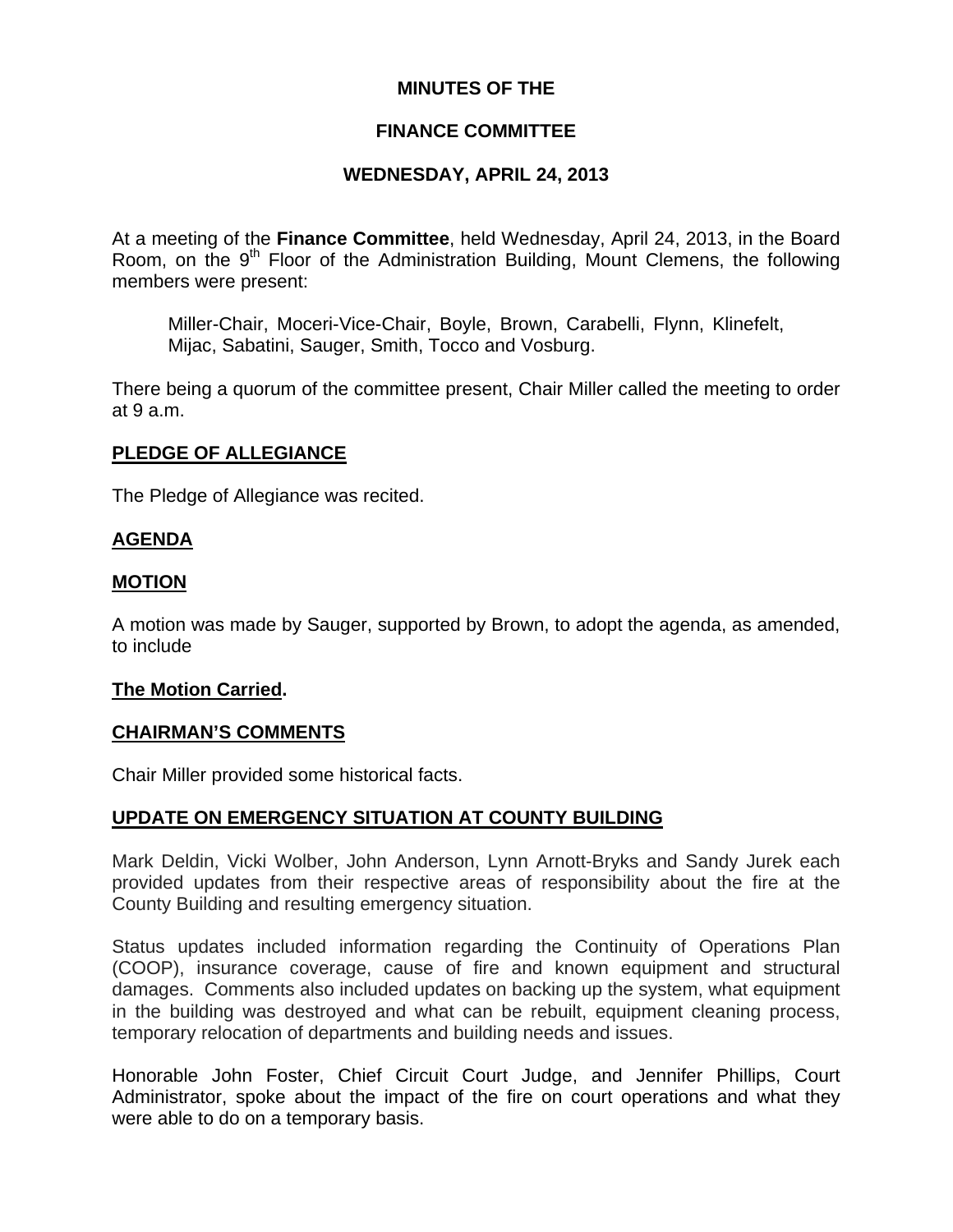Scott Hill, Independent Counsel, highlighted the issues in the Contracting Policy and Procurement Ordinance pertaining to an emergency situation.

The following commissioners spoke: Flynn, Klinefelt, Vosburg, Sauger and Brown.

## **MOTION**

A motion was made by Carabelli, supported by Sauger, to receive and file the updates provided on the emergency situation at the County Building. **The Motion Carried.** 

## **REQUEST FROM CLERK FOR TEMPORARY REHIRE OF RETIRED DEPUTY REGISTER OF DEEDS (WAIVED BY GOVERNMENT OPERATIONS COMMITTEE CHAIR)**

#### **COMMITTEE RECOMMENDATION – MOTION**

A motion was made by Tocco, supported by Mijac, to recommend that the Board of Commissioners authorize the County Clerk/Register of Deeds to rehire retired Deputy Register of Deeds Betty Oleksik for up to 45 working days to aid in the transition of staff to the new location due to the fire in the County Building; Further, a copy of this Board of Commissioners' action is directed to be delivered forthwith to the Office of the County Executive.

The following commissioners asked questions of Carmella Sabaugh: Vosburg and Miller.

Commissioner Tocco stated that since the need to rehire the employee is a result of the fire, the possibility of making an associated insurance claim for the amount of wages should be investigated.

Chair Miller called for a vote on the motion and **THE MOTION CARRIED.** 

## **REQUEST FROM EQUALIZATION DIRECTOR TO REVISE PREVIOUSLY APPROVED (2-27-13) RESOLUTION REGARDING THE REHIRING OF RETIRED EQUALIZATION MANAGER**

## **COMMITTEE RECOMMENDATION – MOTION**

A motion was made by Sauger, supported by Vosburg, to recommend that the Board of Commissioners approve a revision to the previously approved (2-27-13) resolution regarding the rehiring of the retired Equalization Manager until such time that the vacant full-time budgeted position is filled and the new person is properly trained, for a period not to exceed 180 days, per County Charter Section 10.6.2; Further, a copy of this Board of Commissioners' action is directed to be delivered forthwith to the Office of the County Executive. **THE MOTION CARRIED.**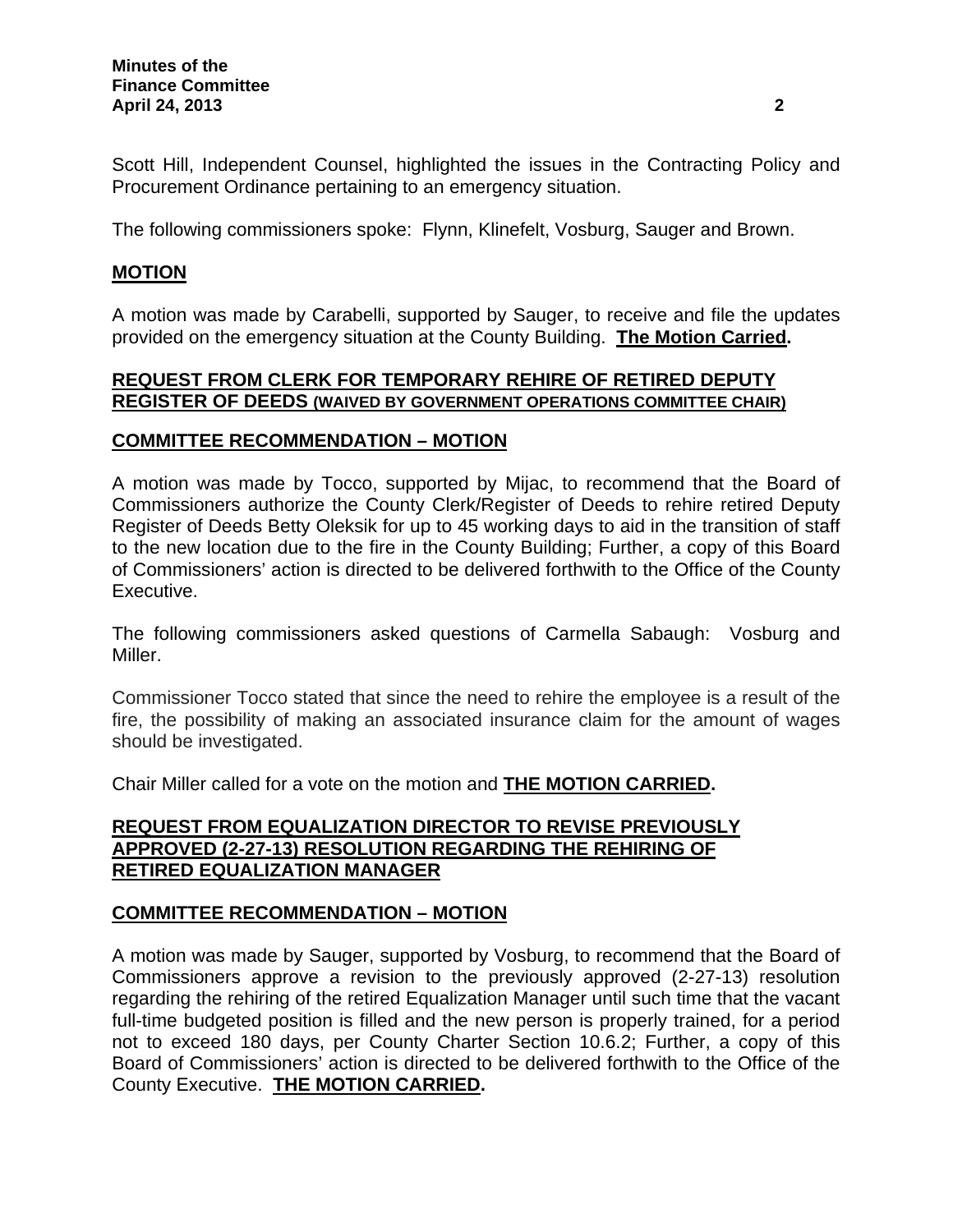## **REQUEST FROM COMMUNITY SERVICES AGENCY DIRECTOR TO APPROVE AMENDMENT AND SUBMITTAL OF 2011 MACOMB HOME CONSORTIUM CONSOLIDATED PLAN (WAIVED BY HEALTH & HUMAN SERVICES COMMITTEE CHAIR)**

The following commissioners asked questions of Mary Solomon, Joe Cook and Carrie Fortune: Carabelli, Miller and Brown.

Chair Miller, referring to the amendment, expressed concern about a lack of dialogue prior to submission and encouraged more communication in the future. He also noted that the transfer of Community Development staff from the Planning and Economic Development Department to the Community Services Agency, an organizational change, occurred without communication or notice to the Board.

## **COMMITTEE RECOMMENDATION – MOTION**

A motion was made by Moceri, supported by Vosburg, to recommend that the Board of Commissioners approve the amendment and submittal of the 2011 Macomb HOME Consortium Consolidated Plan to reflect the allocation of previously approved funds totaling \$1,314,848 to identified projects; Further, a copy of this Board of Commissioners' action is directed to be delivered forthwith to the Office of the County Executive. **THE MOTION CARRIED.** 

## **RECOMMENDATIONS FROM HEALTH & HUMAN SERVICES COMMITTEE MEETING OF 4-22-13**

## **BUDGET AMENDMENT/CSA/EMERGENCY FOOD ASSISTANCE**

## **COMMITTEE RECOMMENDATION – MOTION**

A motion was made by Vosburg, supported by Sauger, to recommend that the Board of Commissioners approve an increase in budgeted revenues and expenditures in the 2012/2013 Macomb County Community Services Agency's The Emergency Food Assistance Program (TEFA) Fund in the amount of \$78,900, bringing the total grant amount to \$159,090; Further, this budget action addresses budgetary issues only. It does not constitute the Commission's approval of any County contract. If a contract requires Commission approval under the County's Contracting Policy or the County's Procurement Ordinance, such approval must be sought separately; Further, a copy of this Board of Commissioners' action is directed to be delivered forthwith to the Office of the County Executive. **THE MOTION CARRIED.** 

## **BUDGET AMENDMENT/CSA/ENERGY ASSISTANCE**

## **COMMITTEE RECOMMENDATION – MOTION**

A motion was made by Moceri, supported by Vosburg, to recommend that the Board of Commissioners approve an increase in budgeted revenues and expenditures in the 2012/2013 Macomb County Community Services Agency's Michigan Public Service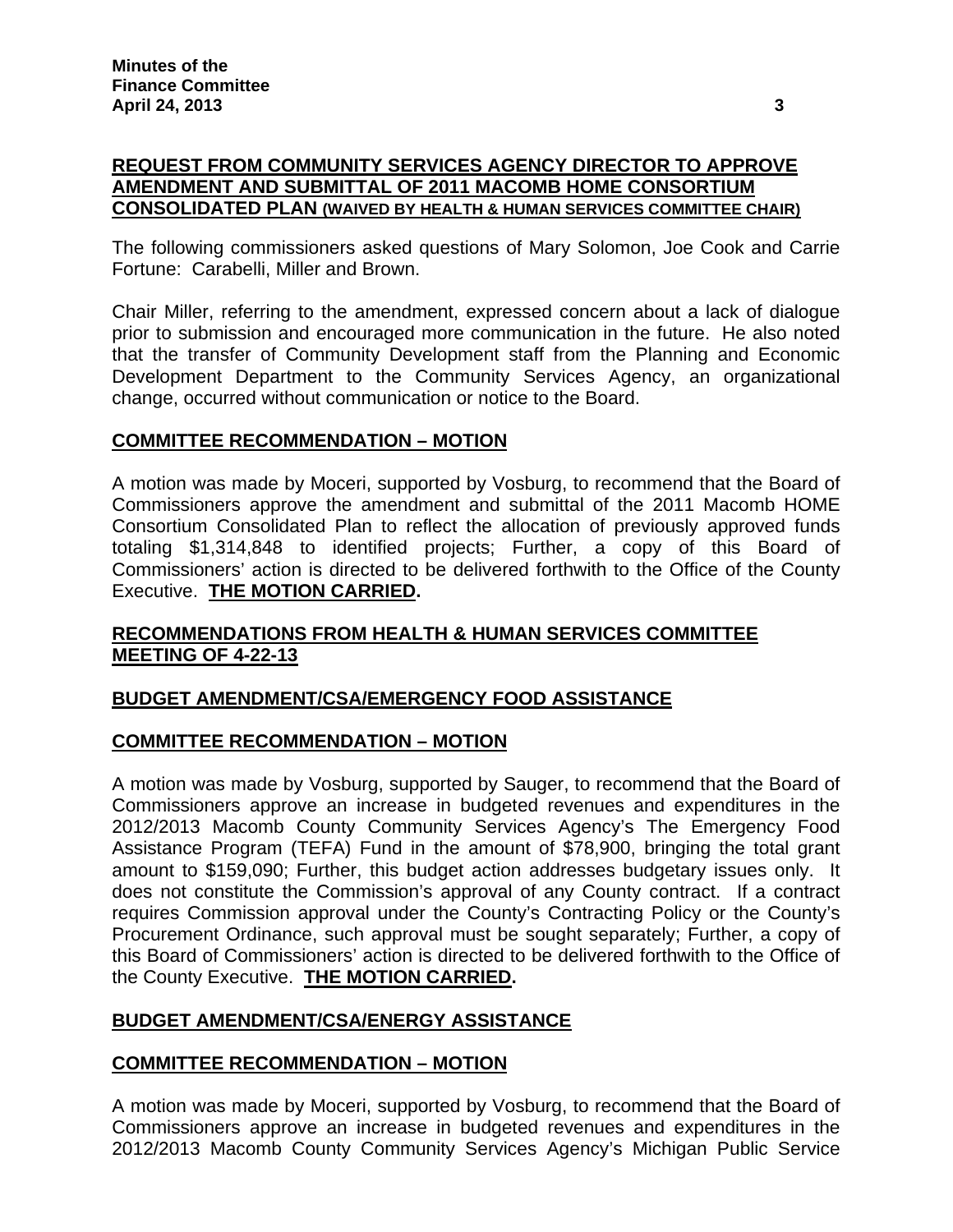Commission/Energy Assistance Program (EAP) Fund in the amount of \$52,187, bringing the total grant amount to \$129,851; Further, this budget action addresses budgetary issues only. It does not constitute the Commission's approval of any County contract. If a contract requires Commission approval under the County's Contracting Policy or the County's Procurement Ordinance, such approval must be sought separately; Further, a copy of this Board of Commissioners' action is directed to be delivered forthwith to the Office of the County Executive. **THE MOTION CARRIED.** 

## **BUDGET AMENDMENT/HEALTH/GLRI-BEACH MODELING AND RAPID WATER TESTING**

## **COMMITTEE RECOMMENDATION – MOTION**

A motion was made by Brown, supported by Carabelli, to recommend that the Board of Commissioners approve an increase in budgeted revenues and expenditures for the 2012/2013 Health Department's Health Grant Fund to accommodate the end date extension for GLRI – Beach Modeling and GLRI – Rapid Water Testing Programs in the aggregate amount of \$70,461.12; Further, this budget action addresses budgetary issues only. It does not constitute the Commission's approval of any County contract. If a contract requires Commission approval under the County's Contracting Policy or the County's Procurement Ordinance, such approval must be sought separately; Further, a copy of this Board of Commissioners' action is directed to be delivered forthwith to the Office of the County Executive. **THE MOTION CARRIED.** 

## **APPROVE 2013 EQUALIZATION REPORT**

Vice-Chair Moceri chaired the meeting.

The following commissioners asked questions of Steve Mellen: Klinefelt and Vosburg.

## **COMMITTEE RECOMMENDATION – MOTION**

A motion was made by Vosburg, supported by Tocco, to recommend that the Board of Commissioners approve the 2013 Equalization Report recommendation as submitted by the Equalization Department; Further, a copy of this Board of Commissioners' action is directed to be delivered forthwith to the Office of the County Executive.

The following commissioners spoke: Brown and Carabelli.

Vice-Chair Moceri called for a vote on the motion and **THE MOTION CARRIED.** 

## **APPOINTMENT OF LAW FIRM**

#### **MOTION**

A motion was made by Sabatini, supported by Brown, to concur in the appointment of the law firm of York Dolan & Tomlinson, PC to represent the County defendants in the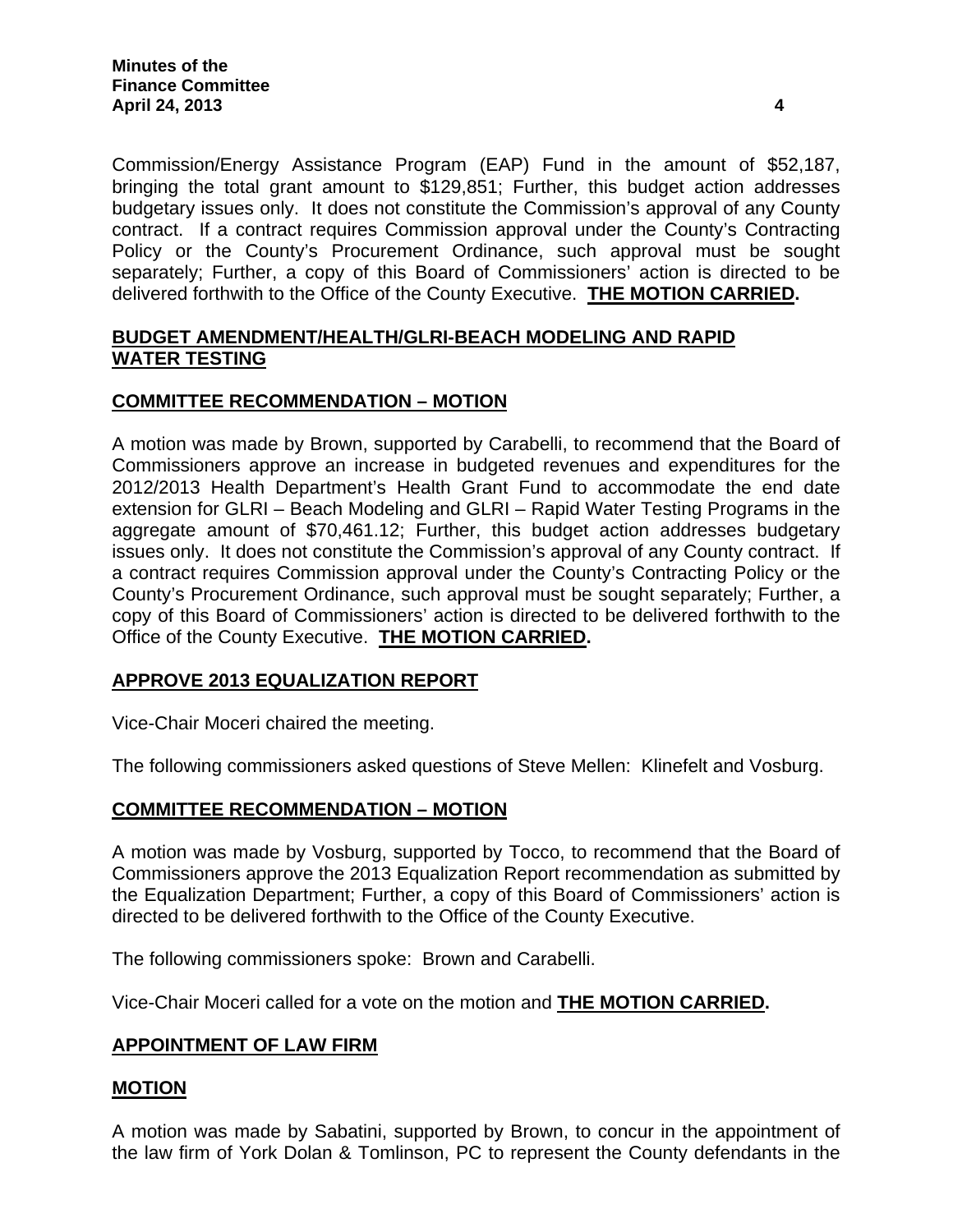litigation entitled Angela Dobbs as next friend for Brooke Dobbs, a minor vs. Road Commission of Macomb County which is pending in the Macomb County Circuit Court.

The following commissioner spoke: Tocco.

Vice-Chair Moceri called for a vote on the motion and **The Motion Carried.** 

#### **DISCUSSION OF REQUEST FROM MACOMB COUNTY PROVIDER ALLIANCE FOR CONTINUED EXEMPTION FROM COMPLIANCE WITH LIVING WAGE POLICY**

Tim Joy, Board Member, Macomb County Provider Alliance (MCPA), provided an explanation on why their organizations are requesting a continued exemption from the Living Wage Policy.

The following commissioners spoke: Tocco, Vosburg, Flynn and Klinefelt.

Brief discussion took place regarding the process that will be used for exemption requests.

#### **MOTION**

A motion was made by Sabatini, supported by Klinefelt, to receive and file the request from the Macomb County Provider Alliance. **The Motion Carried.** 

#### **CORRESPONDENCE**

No correspondence was provided.

#### **ADOPTION OF PROCLAMATIONS**

#### **COMMITTEE RECOMMENDATION – MOTION**

A motion was made by Tocco, supported by Vosburg, to recommend that the Board of Commissioners adopt the following proclamations:

Memorial proclamation for Bobby Hill (offered by Miller);

Commending Tom Wing – Chosen 2013 Lutheran Layman of the Year (offered by Klinefelt) and

Commending Zuccaro's Holiday House  $-40<sup>th</sup>$  Anniversary (offered by Sabatini and Vosburg).

## **THE MOTION CARRIED.**